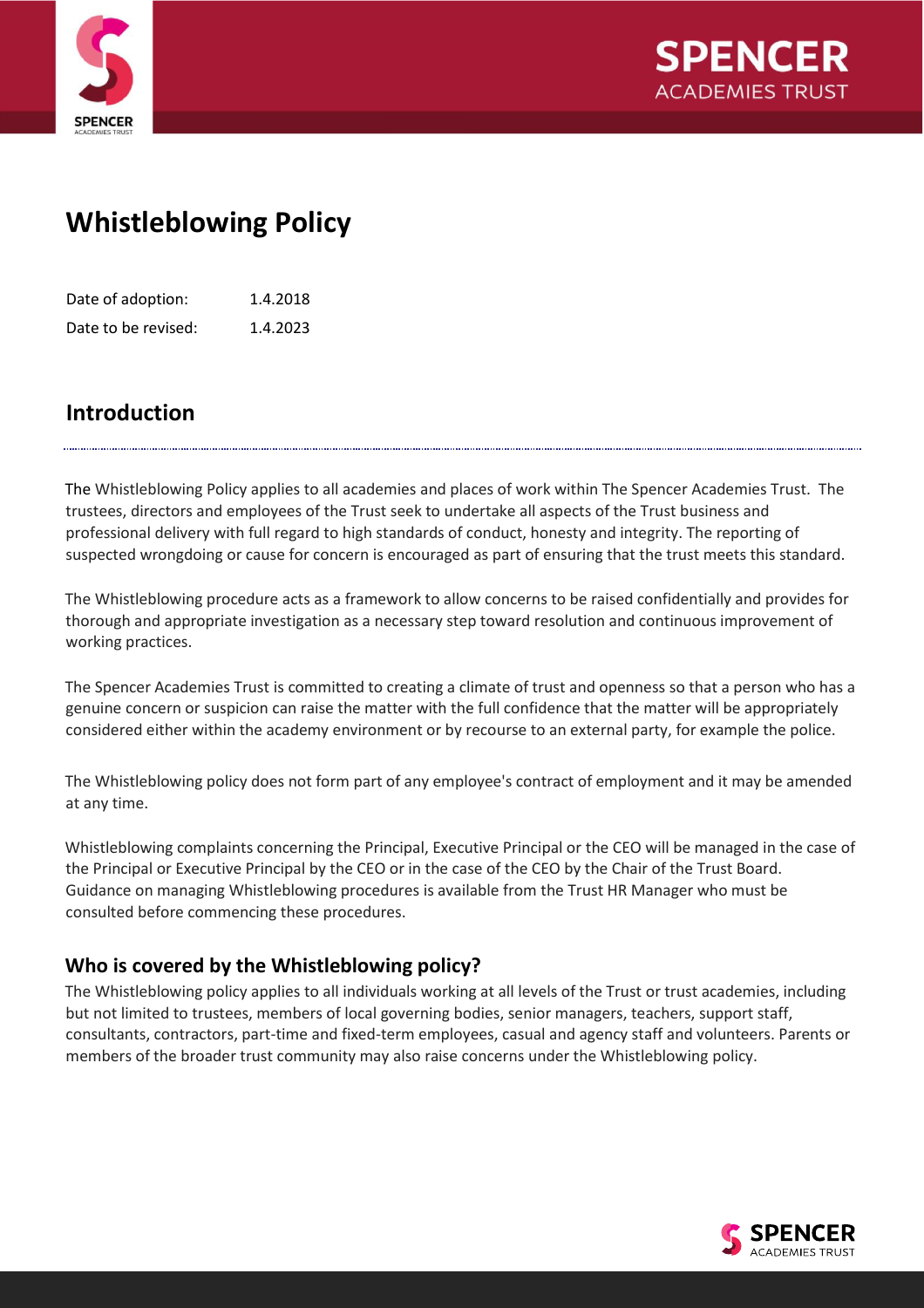



# **What is Whistleblowing?**

Whistleblowing is the reporting of suspected wrongdoing, malpractice or dangers in relation to the Academy's activities concerning matters of public interest. This may include bribery, fraud, corruption or other criminal activity, miscarriages of justice, health and safety risks, damage to the environment and any breach of legal or professional obligations, manipulation of accounting records and finances, inappropriate use of academy assets or funds, decision making for personal gain, abuse of position, malpractice, or serious breaches of Trust processes which may advantage a particular party, for example tampering with tender documentation or failure to register a personal interest.

The Whistleblowing policy does not cover matters of a personal or general concern, or which are otherwise covered by the grievance, anti-bullying and harassment policies or trust complaints procedure.

#### **Raising a concern**

Concerns should initially be raised with the Principal, Chair of the Local Governing Body, CEO or Chair of the Directors of the Trust. Contact details for this can be found on the trust and academy websites.

The Whistleblower should raise the matter in person, by telephone, or in written form marked 'private and confidential' and addressed to one of the above. Details of the matter raised should specify the nature of the concern, why it is believed to be true and include the background, history and relevant dates where possible.

#### **How are concerns progressed?**

Depending on the nature of the matter raised, an appropriate investigating officer or officers will be appointed and will carry out a preliminary investigation supported by the Trust HR Manager and Head of Governance.

Investigation will seek to establish the facts of the matter and assess whether the concern has foundation and whether there is a need to involve third parties to provide further information, advice, or assistance. Reports of any safeguarding concerns will be managed in line with the local authority safeguarding procedures and may be appropriately disclosed to external authorities.

Where appropriate, a meeting will be offered to discuss concerns. The Whistleblower may be accompanied by a companion who may be a colleague or trade union representative. The companion must respect the confidentiality of the disclosure and any subsequent investigation.

Records will be kept of work undertaken and actions taken throughout the investigation. The investigating officer or officers will consider how best to report the findings and what corrective action needs to be taken. Where appropriate, this may be in conjunction with the CEO, principal or directors, and may include some form of disciplinary action or third-party referral including but not limited to internal or external audit or police investigation.

The Whistleblower will be informed of the results of the investigation whether or not the concern has been substantiated. Where appropriate they will be informed of the action taken to remediate the concern. The matter will be notified to the directors and to the local governing body.